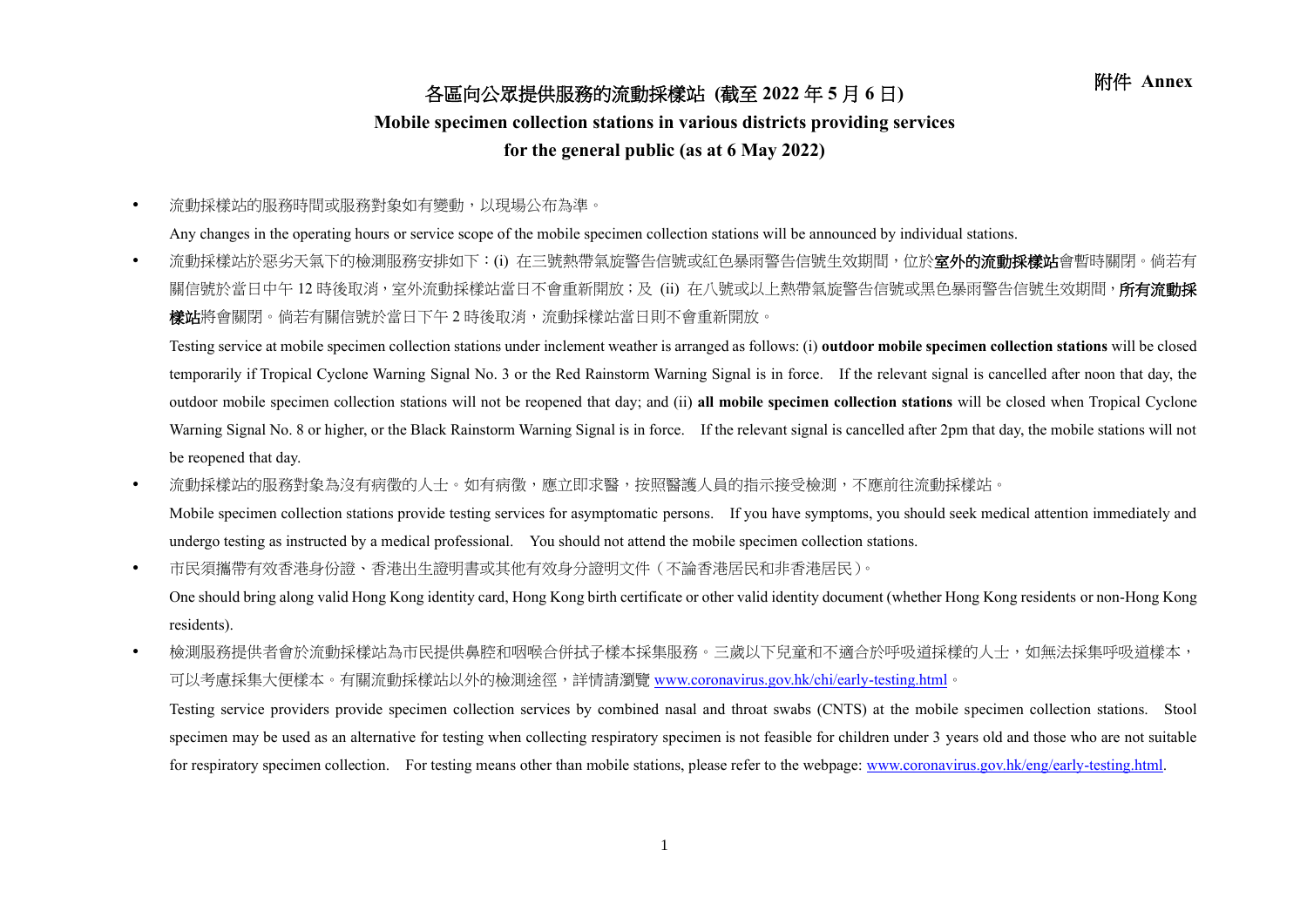| 地區                          | 流動採樣站                                                                                                                                                                                                  | 開放日期                                        | 服務時間                | 服務對象                                                                                                                                        |
|-----------------------------|--------------------------------------------------------------------------------------------------------------------------------------------------------------------------------------------------------|---------------------------------------------|---------------------|---------------------------------------------------------------------------------------------------------------------------------------------|
| <b>District</b>             | Mobile specimen collection station                                                                                                                                                                     | <b>Opening dates</b>                        | <b>Operating</b>    | <b>Service scope</b>                                                                                                                        |
|                             |                                                                                                                                                                                                        |                                             | hours               |                                                                                                                                             |
| 港島 Hong Kong Island         |                                                                                                                                                                                                        |                                             |                     |                                                                                                                                             |
| 中西區<br>Central &<br>Western | 中環愛丁堡廣場<br>Edinburgh Place, Central<br>堅彌地城遊樂場<br>(科士街與士美菲路交界)<br>Kennedy Town Playground<br>(Junction of Forbes Street and Smithfield)                                                                | 每日 (直至另行通知)<br>Daily (until further notice) | 8am-8pm<br>10am-8pm | 須接受強制檢測的當區居民及工作人員以及<br>「願檢盡檢」人士<br>Local residents and workers subject to<br>compulsory testing and persons undergoing<br>voluntary testing |
| 灣仔<br>Wan Chai              | 修頓遊樂場 (入口位於莊士敦道)<br>Southorn Playground (Entrance at<br>Johnston Road)<br>維多利亞公園音樂亭<br>(近港鐵銅鑼灣站及告士打道出口)<br>Bandstand, Victoria Park<br>(near Causeway Bay MTR station and<br>exits to Gloucester Road) | 每日 (直至另行通知)<br>Daily (until further notice) | 10am-8pm            | 須接受強制檢測的當區居民及工作人員以及<br>願檢盡檢」人士<br>Local residents and workers subject to<br>compulsory testing and persons undergoing<br>voluntary testing  |
| 東區<br>Eastern               | 愛秩序灣遊樂場 (近筲箕灣港鐵站)<br>Aldrich Bay Playground (near Shau Kei<br>Wan MTR Station)<br>小西灣社區會堂 ◆<br>Siu Sai Wan Community Hall ◆                                                                            | 每日 (直至另行通知)<br>Daily (until further notice) | 10am-8pm            | 須接受強制檢測的當區居民及工作人員以及<br>「願檢盡檢」人士<br>Local residents and workers subject to<br>compulsory testing and persons undergoing<br>voluntary testing |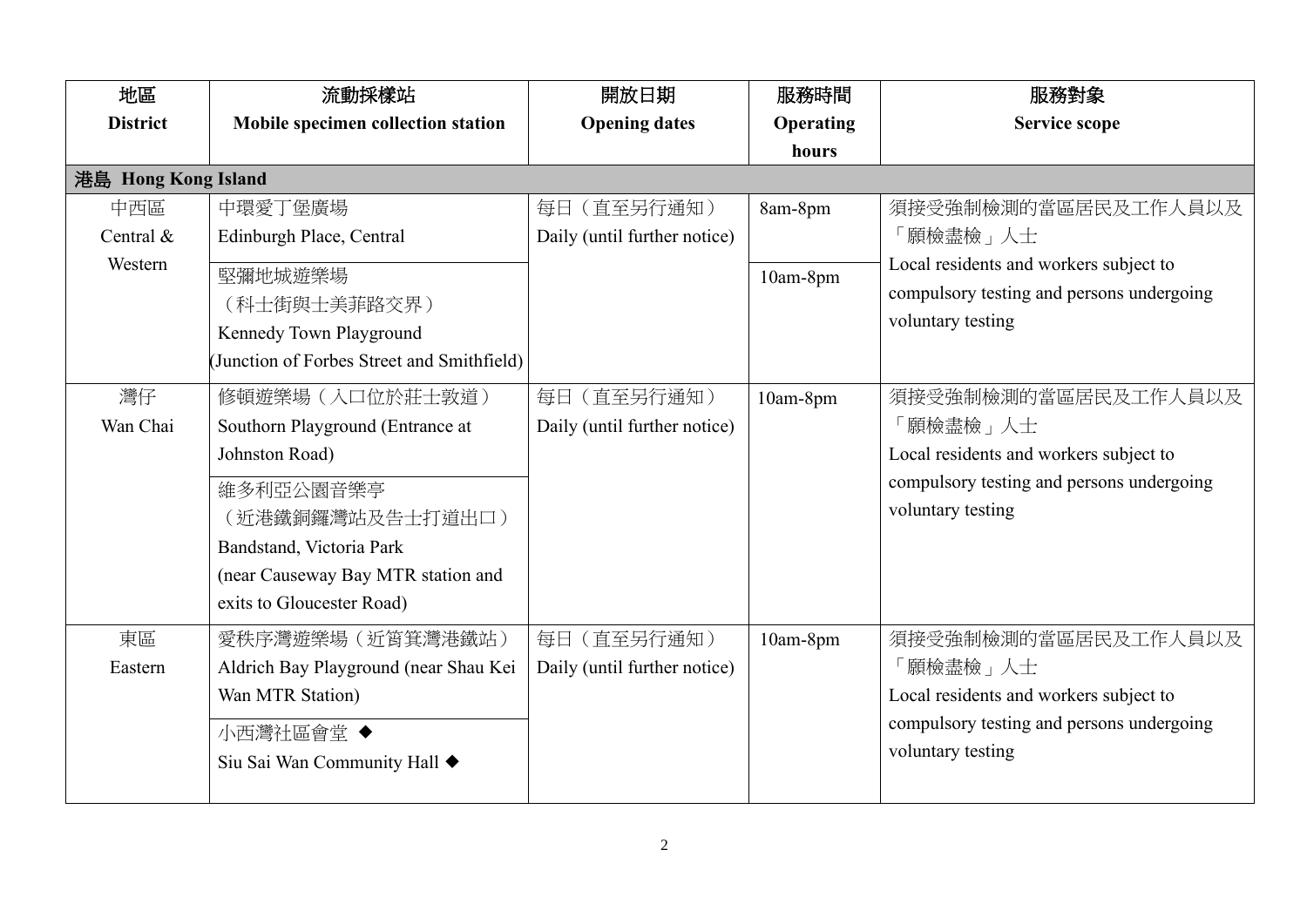|              | 柴灣興民邨廣場                              | $6 - 5 - 2022$               | 10am-8pm | 須接受強制檢測的興民邨居民及工作人員                         |
|--------------|--------------------------------------|------------------------------|----------|--------------------------------------------|
|              | Amphitheatre, Hing Man Estate, Chai  |                              |          | Residents and workers of Hing Man Estate   |
|              | Wan                                  |                              |          | subject to compulsory testing              |
|              |                                      |                              |          |                                            |
| 南區           | 香港仔體育館 ◆                             | 每日 (直至另行通知)                  | 10am-8pm | 須接受強制檢測的當區居民及工作人員以及                        |
| Southern     | Aberdeen Sports Centre ◆             | Daily (until further notice) |          | 「願檢盡檢」人士                                   |
|              |                                      |                              |          | Local residents and workers subject to     |
|              |                                      |                              |          | compulsory testing and persons undergoing  |
|              |                                      |                              |          | voluntary testing                          |
|              | 薄扶林貝沙灣 Bel-Air No.8 近 1 座迴           | $6 - 5 - 2022$               | 10am-8pm | 須接受強制檢測的貝沙灣居民及工作人員                         |
|              | 旋處                                   |                              |          | Residents and workers of Residence Bel-Air |
|              | Roundabout near Tower 1, Bel-Air No. |                              |          | subject to compulsory testing              |
|              | 8, Residence Bel-Air, Pok Fu Lam     |                              |          |                                            |
| 九龍 Kowloon   |                                      |                              |          |                                            |
| 黃大仙          | 黃大仙廣場                                | 每日 (直至另行通知)                  | 8am-8pm  | 須接受強制檢測的當區居民及工作人員以及                        |
| Wong Tai Sin | Wong Tai Sin Square                  | Daily (until further notice) |          | 「願檢盡檢」人士                                   |
|              | 睦鄰街遊樂場                               |                              | 10am-8pm | Local residents and workers subject to     |
|              | Muk Lun Street Playground            |                              |          | compulsory testing and persons undergoing  |
|              |                                      |                              |          | voluntary testing                          |
|              | 慈樂邨樂歡樓底層二樓                           |                              |          |                                            |
|              | 慈雲山社區會堂◆                             |                              |          |                                            |
|              | Tsz Wan Shan Community Hall          |                              |          |                                            |
|              | LG2/F, Lok Foon House, Tsz Lok       |                              |          |                                            |
|              | Estate $\blacklozenge$               |                              |          |                                            |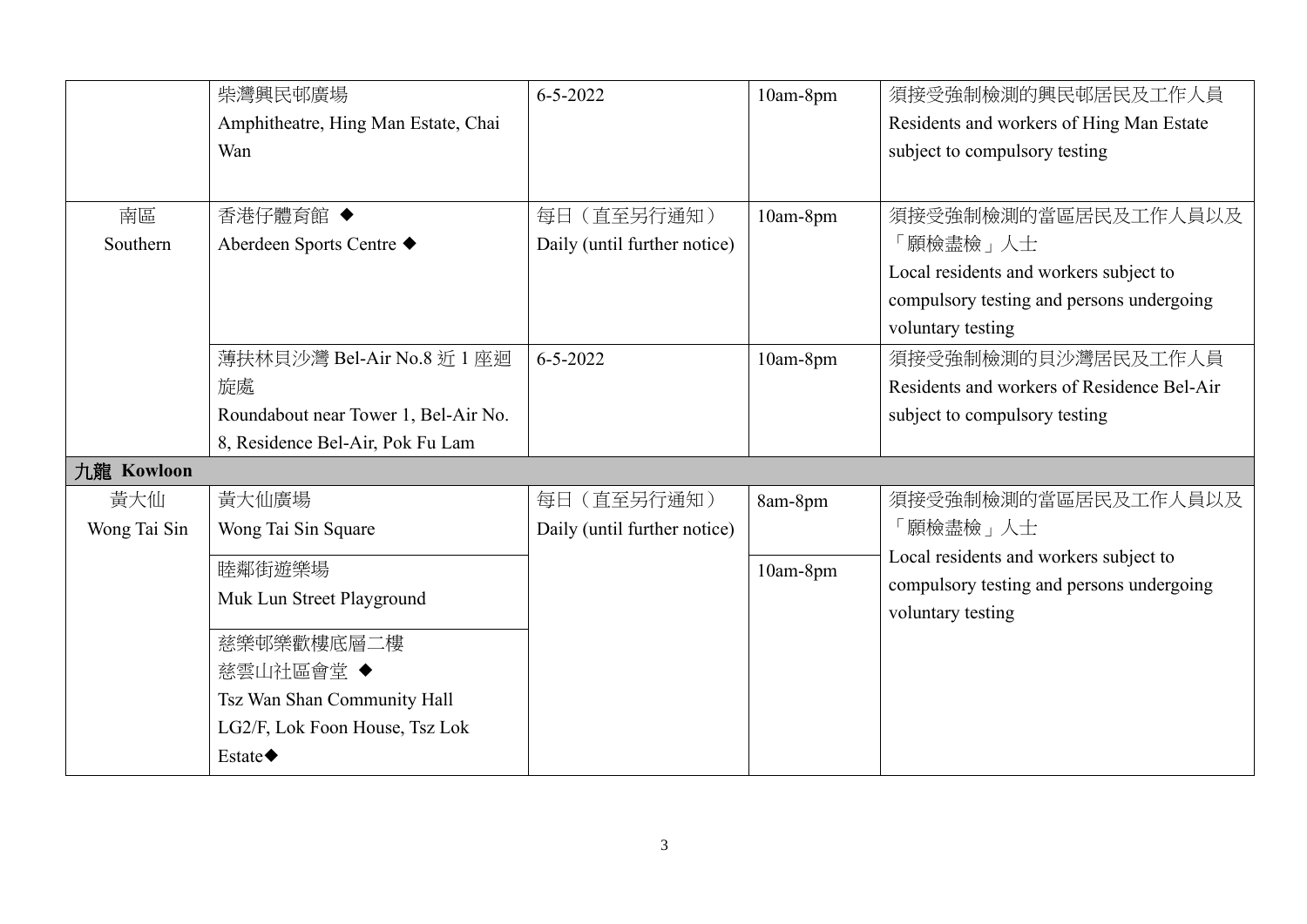|                     | 彩雲(二)邨明麗樓對出有蓋籃球場<br>Covered basketball court outside Ming<br>Lai House, Choi Wan (II) Estate ◆                                                                                                                          |                                             |          |                                                                                                                                              |
|---------------------|-------------------------------------------------------------------------------------------------------------------------------------------------------------------------------------------------------------------------|---------------------------------------------|----------|----------------------------------------------------------------------------------------------------------------------------------------------|
| 九龍城<br>Kowloon City | 紅磡大環山公園<br>Tai Wan Shan Park, Hung Hom<br>亞皆老街遊樂場<br>Argyle Street Playground<br>何文田公園<br>Ho Man Tin Park<br>啟德車站廣場露天廣場<br>(近港鐵啟德站 B出口)<br>Open Plaza of Kai Tak Station Square<br>(near Exit B of Kai Tak MTR Station) | 每日 (直至另行通知)<br>Daily (until further notice) | 10am-8pm | 須接受強制檢測的當區居民及工作人員以及<br>[願檢盡檢」 人士<br>Local residents and workers subject to<br>compulsory testing and persons undergoing<br>voluntary testing |
| 觀塘<br>Kwun Tong     | 坪石邨黃石樓旁籃球場<br>Basketball courts next to Wong Shek<br>House, Ping Shek Estate<br>翠屏道6號觀塘遊樂場<br>Kwun Tong Recreation Ground, 6 Tsui<br>Ping Road<br>觀塘秀明道公園<br>Sau Ming Road Park, Kwun Tong                              | 每日 (直至另行通知)<br>Daily (until further notice) | 10am-8pm | 須接受強制檢測的當區居民及工作人員以及<br>願檢盡檢」人士<br>Local residents and workers subject to<br>compulsory testing and persons undergoing<br>voluntary testing   |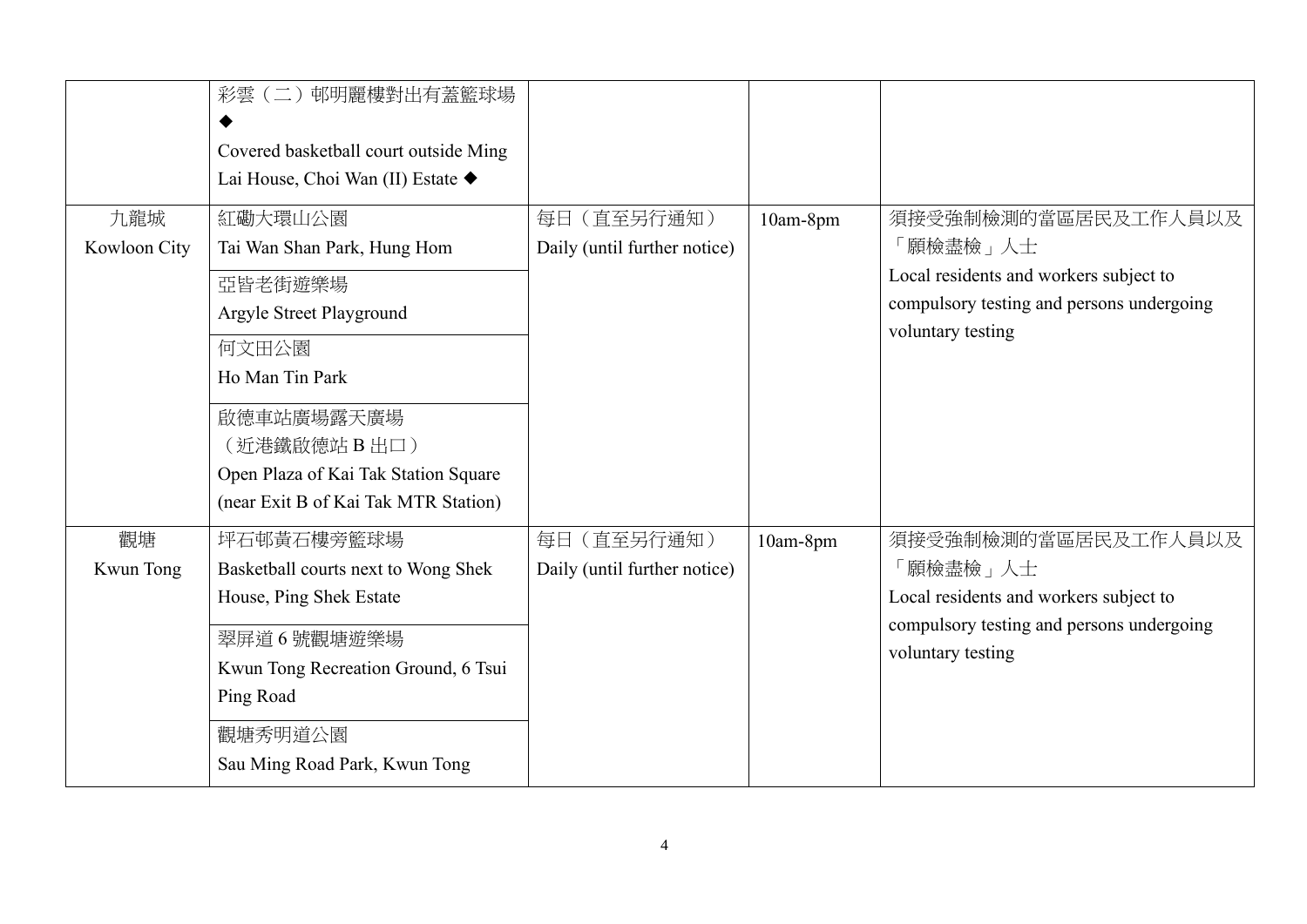|              | 藍田配水庫遊樂場                              |                              |          |                                           |
|--------------|---------------------------------------|------------------------------|----------|-------------------------------------------|
|              | Lam Tin Service Reservoir Playground  |                              |          |                                           |
| 深水埗          | 深水埗楓樹街遊樂場                             | 每日 (直至另行通知)                  | 8am-8pm  | 須接受強制檢測的當區居民及工作人員以及                       |
| Sham Shui Po | (長沙灣道及楓樹街交界)                          | Daily (until further notice) |          | 「願檢盡檢」人士                                  |
|              | Maple Street Playground, Sham Shui Po |                              |          | Local residents and workers subject to    |
|              | (Junction of Cheung Sha Wan Road and  |                              |          | compulsory testing and persons undergoing |
|              | Maple Street)                         |                              |          | voluntary testing                         |
|              | 深水埗富昌邨籃球場                             |                              | 10am-8pm |                                           |
|              | (近港鐵南昌站)                              |                              |          |                                           |
|              | Basketball court of Fu Cheong Estate, |                              |          |                                           |
|              | Sham Shui Po (near Nam Cheong MTR     |                              |          |                                           |
|              | Station)                              |                              |          |                                           |
|              | 麗閣社區會堂 ◆                              |                              |          |                                           |
|              | (近港鐵長沙灣站 A1 出口)                       |                              |          |                                           |
|              | Lai Kok Community Hall ♦ (neat Exit   |                              |          |                                           |
|              | A1 of Cheung Sha Wan MTR station)     |                              |          |                                           |
|              | 保安道遊樂場                                |                              |          |                                           |
|              | (保安道及長發街交界)                           |                              |          |                                           |
|              | Po On Road Playground (Junction of Po |                              |          |                                           |
|              | On Road and Cheung Fat Street)        |                              |          |                                           |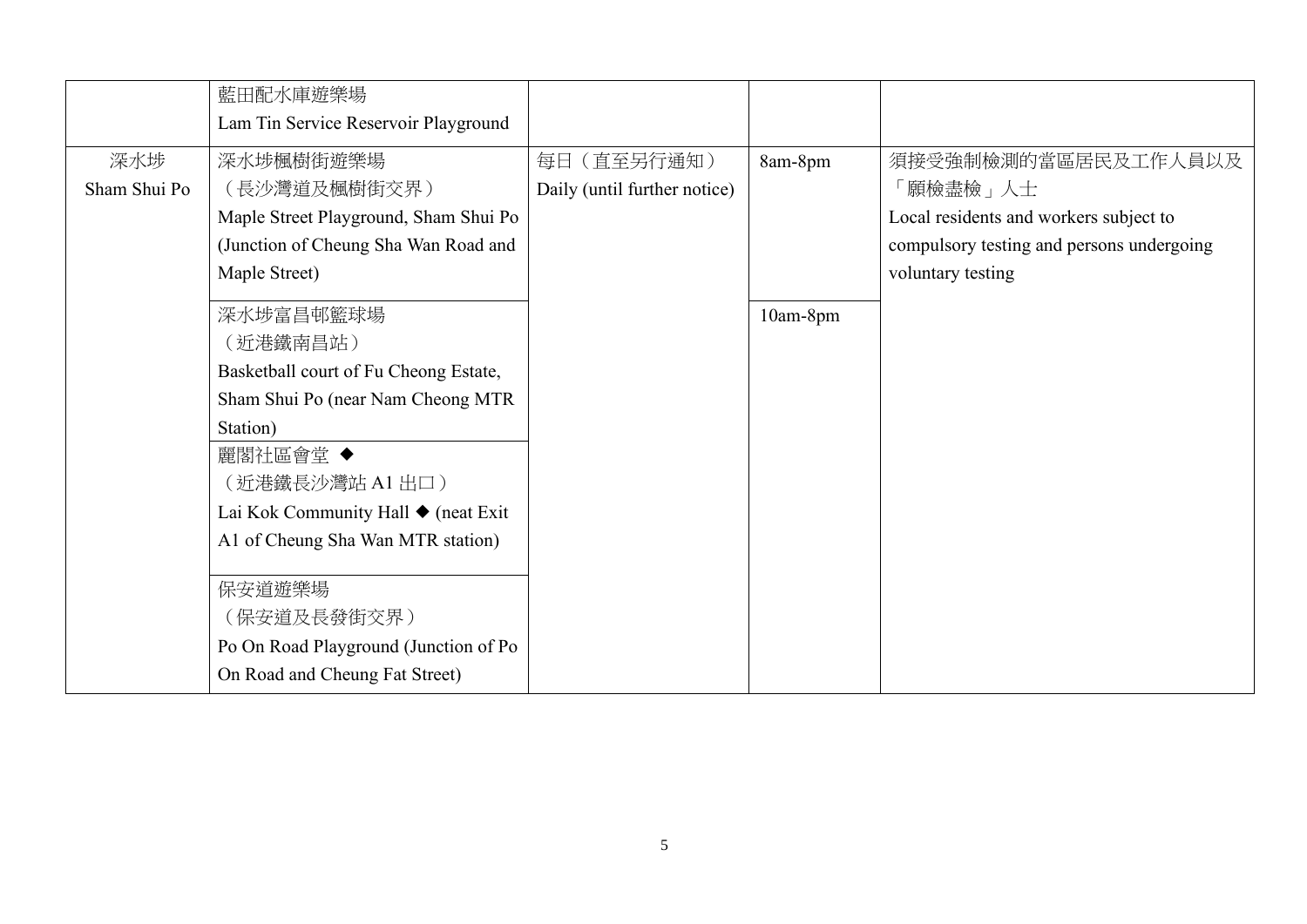|                    | 荔枝角公園一期硬地足球場<br>(近港鐵美孚站 C1 出口)<br>Hard-surfaced Soccer Pitch, Lai Chi<br>Kok Park Stage I (near Exit C1 of Mei<br>Foo MTR Station) |                              |            |                                                                |
|--------------------|------------------------------------------------------------------------------------------------------------------------------------|------------------------------|------------|----------------------------------------------------------------|
| 油尖旺                | 大角咀體育館 ◆                                                                                                                           | 每日 (直至另行通知)                  | 10am-8pm   | 須接受強制檢測的當區居民及工作人員以及                                            |
| Yau Tsim Mong      | Tai Kok Tsui Sports Centre ◆                                                                                                       | Daily (until further notice) |            | 「願檢盡檢」人士                                                       |
|                    | 旺角麥花臣遊樂場                                                                                                                           |                              |            | Local residents and workers subject to                         |
|                    | MacPherson Playground, Mong Kok                                                                                                    |                              |            | compulsory testing and persons undergoing<br>voluntary testing |
|                    | 油麻地鴉打街臨時遊樂場                                                                                                                        |                              |            |                                                                |
|                    | Arthur Street Temporary Playground,                                                                                                |                              |            |                                                                |
|                    | Yau Ma Tei                                                                                                                         |                              |            |                                                                |
|                    | 九龍公園小型足球場                                                                                                                          |                              |            |                                                                |
|                    | (近港鐵佐敦站 C 出口)                                                                                                                      |                              |            |                                                                |
|                    | Mini-Soccer Pitch, Kowloon Park                                                                                                    |                              |            |                                                                |
|                    | (near Exit C of Jordan MTR Station)                                                                                                |                              |            |                                                                |
| 新界 New Territories |                                                                                                                                    |                              |            |                                                                |
| 西貢                 | 唐明街公園(近港鐵將軍澳站)                                                                                                                     | 每日(直至另行通知)                   | $10am-8pm$ | 須接受強制檢測的當區居民及工作人員以及                                            |
| Sai Kung           | Tong Ming Street Park                                                                                                              | Daily (until further notice) |            | 「願檢盡檢」人士                                                       |
|                    | (near Tseung Kwan O MTR station)                                                                                                   |                              |            | Local residents and workers subject to                         |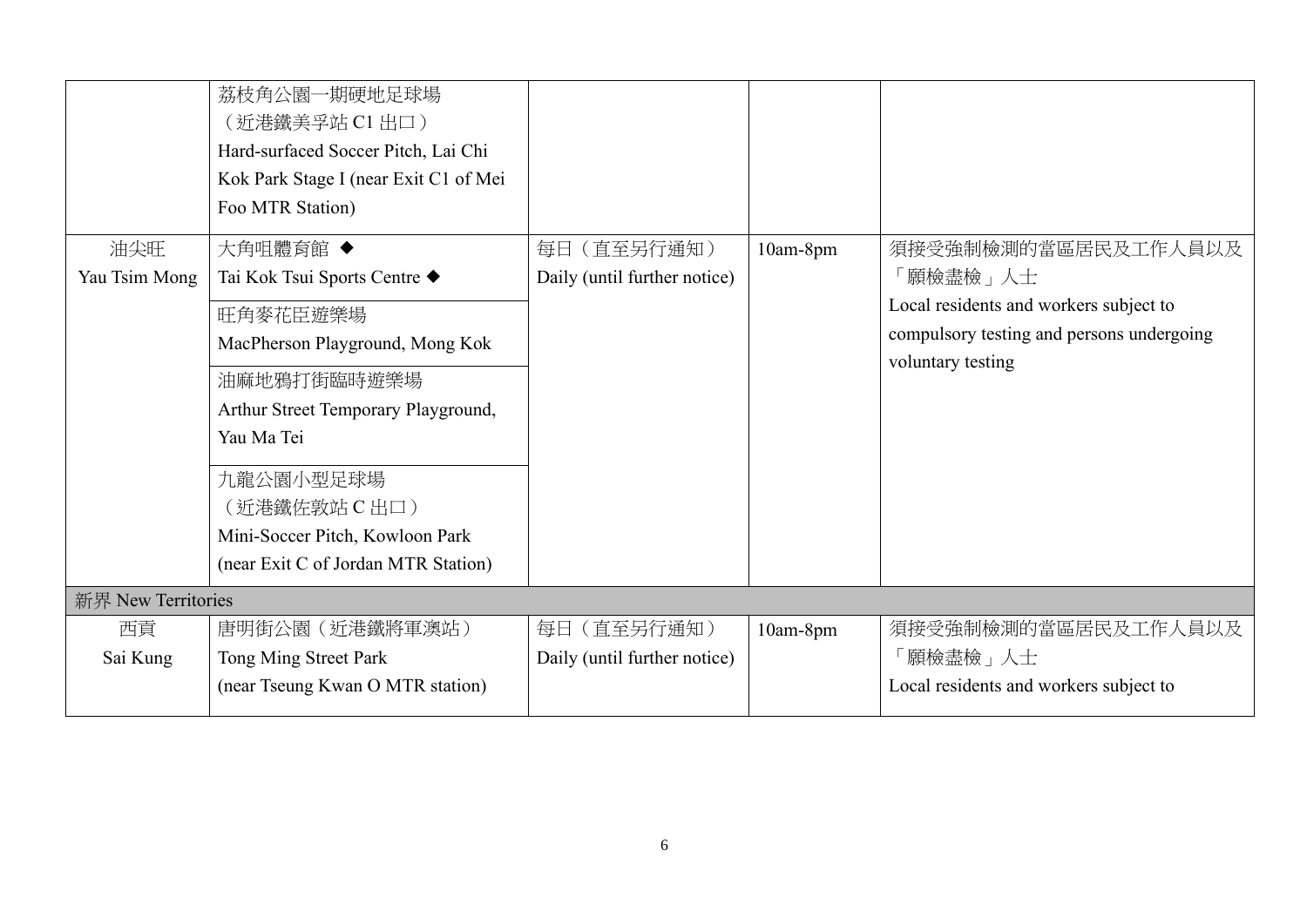|                 | 寶康公園七人硬地足球場<br>(近港鐵寶琳站)<br>7-a-side Hard-surfaced Soccer Pitch, Po<br>Hong Park (near Po Lam MTR station)<br>西貢市中心惠民路遊樂場<br>Wai Man Road Playground, Sai Kung<br><b>Town Centre</b> |                                             |                      | compulsory testing and persons undergoing<br>voluntary testing                                                                              |
|-----------------|-------------------------------------------------------------------------------------------------------------------------------------------------------------------------------------|---------------------------------------------|----------------------|---------------------------------------------------------------------------------------------------------------------------------------------|
| 荃灣<br>Tsuen Wan | 荃灣公園 4號網球場旁空地<br>Open space next to Tennis Court no.4 at<br>Tsuen Wan Park<br>沙咀道遊樂場<br>Sha Tsui Road Playground<br>荃景圍體育館 ◆<br>Tsuen King Circuit Sports Centre ◆                  | 每日 (直至另行通知)<br>Daily (until further notice) | 8am-8pm<br>10am-8pm  | 須接受強制檢測的當區居民及工作人員以及<br>「願檢盡檢」人士<br>Local residents and workers subject to<br>compulsory testing and persons undergoing<br>voluntary testing |
|                 | 梨木樹 (二) 邨第五座旁籃球場<br>Basketball court next to Block 5, Lei<br>Muk Shue (II) Estate                                                                                                   | $6 - 5 - 2022$<br>$7 - 5 - 2022$            | 10am-8pm<br>10am-6pm | 須接受強制檢測的梨木樹(二)邨居民及工<br>作人員<br>Residents and workers of Lei Muk Shue (II)<br>Estate subject to compulsory testing                            |
|                 | 象山邨 4 樓平台<br>4/F Podium of Cheung Shan Estate                                                                                                                                       | $6 - 5 - 2022$<br>$7 - 5 - 2022$            | 10am-8pm<br>10am-6pm | 須接受強制檢測的象山邨居民及工作人員<br>Residents and workers of Cheung Shan Estate<br>subject to compulsory testing                                          |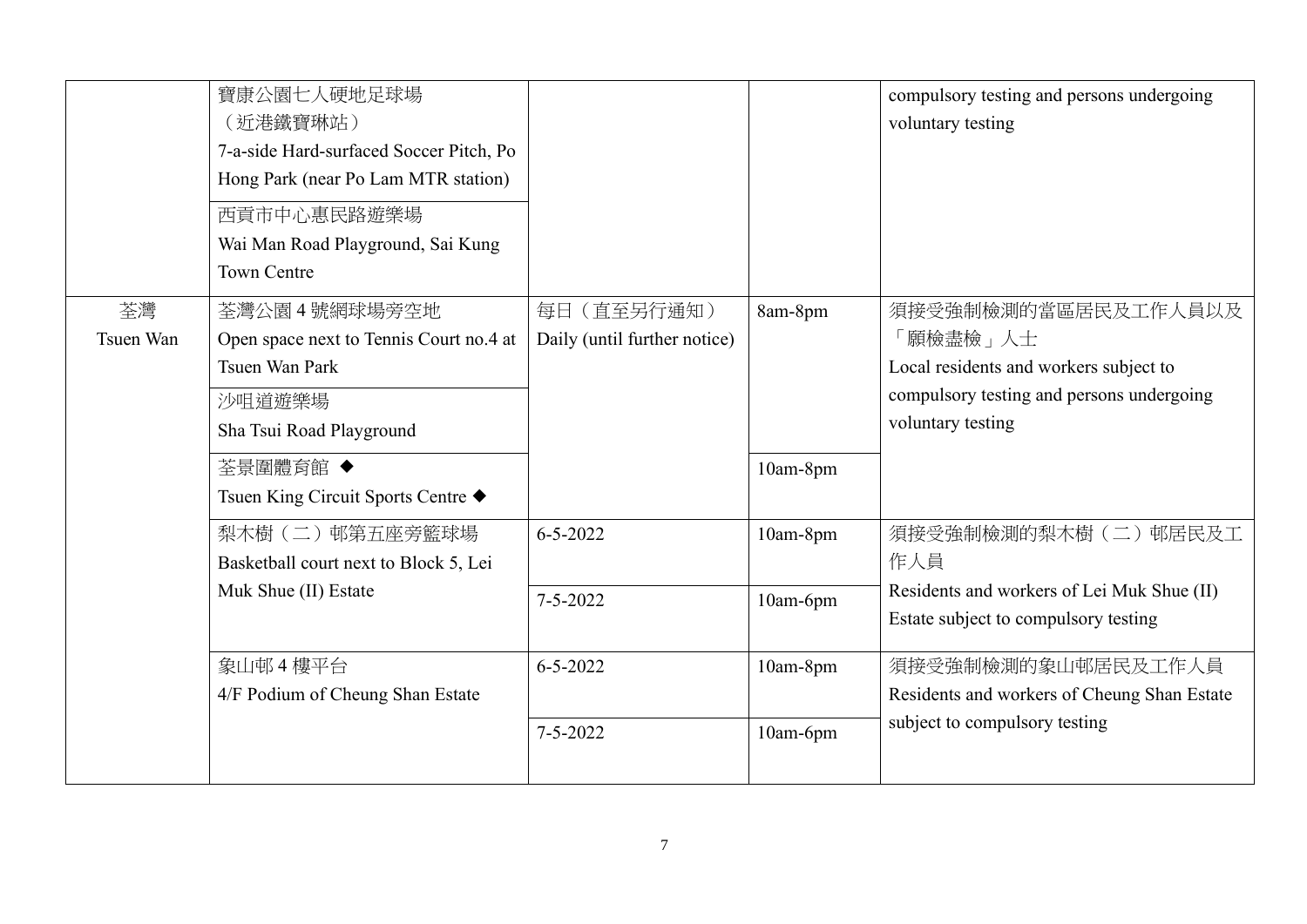| 葵青         | 大窩口社區中心◆                                | 每日 (直至另行通知)                  | 8am-8pm                | 須接受強制檢測的當區居民及工作人員以及                             |
|------------|-----------------------------------------|------------------------------|------------------------|-------------------------------------------------|
| Kwai Tsing | Tai Wo Hau Estate Community Centre ◆    | Daily (until further notice) |                        | 「願檢盡檢」人士                                        |
|            | 石排街公園                                   |                              | 10am-8pm               | Local residents and workers subject to          |
|            | Shek Pai Street Park                    |                              |                        | compulsory testing and persons undergoing       |
|            |                                         |                              |                        | voluntary testing                               |
|            | 葵涌新區公園 (近港鐵葵興站)                         |                              |                        |                                                 |
|            | Kwai Chung San Kui Park                 |                              |                        |                                                 |
|            | (near Kwai Hing MTR station)            |                              |                        |                                                 |
|            | 葵涌運動場硬地足球場                              |                              |                        |                                                 |
|            | (近港鐵葵芳站)                                |                              |                        |                                                 |
|            | Hard-surfaced Soccer Pitch of Kwai      |                              |                        |                                                 |
|            | Chung Sports Ground (near Kwai Fong     |                              |                        |                                                 |
|            | MTR station)                            |                              |                        |                                                 |
|            | 青衣游泳池外空地                                |                              |                        |                                                 |
|            | Open area outside Tsing Yi Swimming     |                              |                        |                                                 |
|            | Pool                                    |                              |                        |                                                 |
|            | 長發社區中心 ◆                                |                              |                        |                                                 |
|            | Cheung Fat Estate Community Centre ◆    |                              |                        |                                                 |
|            | 葵涌油麻磡路 (近油麻磡花園)                         | 逢星期一至六                       | $\blacksquare$ 8:30am- | 須接受強制檢測的人士                                      |
|            | Yau Ma Hom Road, Kwai Chung (near       | (直至另行通知)                     | 9:30am                 | (包括特定的凍房工作人員)                                   |
|            | Yau Ma Hom Garden)                      | Every Monday to Saturday     |                        | Persons subject to compulsory testing           |
|            | 葵青貨櫃碼頭 (和黃物流中心對出)                       | (until further notice)       | 10am-12:45pm           | (including designated cold store practitioners) |
|            | Kwai Tsing Container Terminals (outside | ■逢星期一、三及五                    |                        |                                                 |
|            | Hutchison Logistics Centre)             | Every Monday, Wednesday      |                        |                                                 |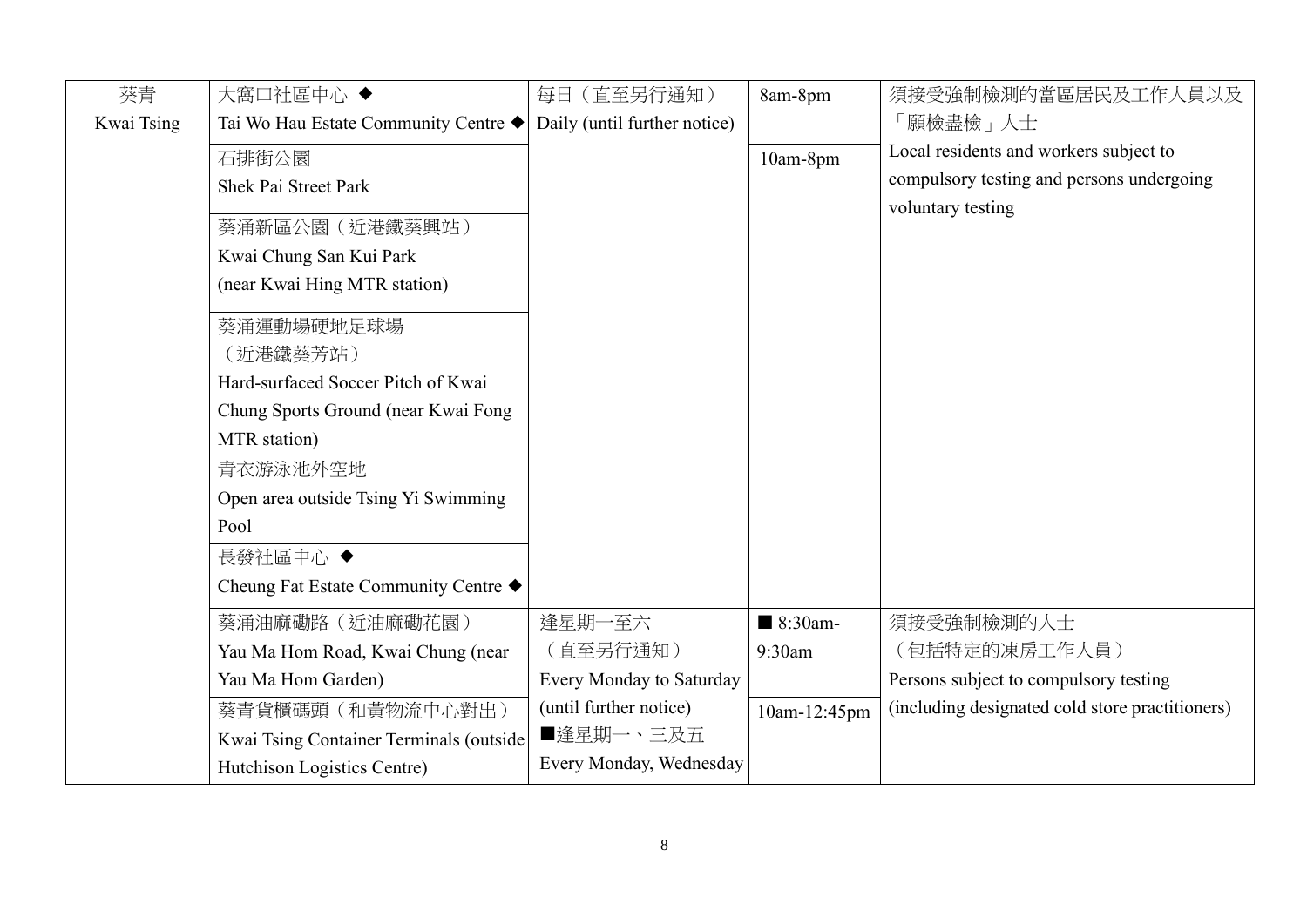|               | 葵涌大連排道近中電變電站<br>Tai Lin Pai Road near CLP Substation,<br>Kwai Chung<br>葵涌葵樂街近葵喜街<br>Kwai Lok Street near Kwai Hei Street,<br>Kwai Chung<br>葵涌近永基路35號<br>Near 35 Wing Kei Road, Kwai Chung                                                                                            | and Friday<br>★逢星期二及四<br>Every Tuesday and<br>Thursday<br>*逢星期二、四及六<br>Every Tuesday, Thursday<br>and Saturday | $\blacksquare$ 2:15pm-<br>$4:45$ pm<br>$\star$ 5:30pm-7pm<br>$* 2:30$ pm-<br>5pm<br>$\blacksquare$ 5:15pm-<br>7pm |                                                                                                                                                                               |
|---------------|--------------------------------------------------------------------------------------------------------------------------------------------------------------------------------------------------------------------------------------------------------------------------------------|----------------------------------------------------------------------------------------------------------------|-------------------------------------------------------------------------------------------------------------------|-------------------------------------------------------------------------------------------------------------------------------------------------------------------------------|
| 沙田<br>Sha Tin | 火炭禾寮坑路近禾寮坑遊樂場<br>Wo Liu Hang Road near Wo Liu Hang<br>Playground, Fo Tan                                                                                                                                                                                                             | 逢星期一至六<br>(直至另行通知)<br>Every Monday to Saturday<br>(until further notice)                                       | 10am-7pm                                                                                                          | 須接受強制檢測的人士(包括特定的凍房工<br>作人員)以及「願檢盡檢」人士 Persons<br>subject to compulsory testing (including<br>designated cold store practitioners) and persons<br>undergoing voluntary testing |
|               | 烏溪沙站公共運輸交匯處 ◆<br>Wu Kai Sha Station Public Transport<br>Interchange ◆<br>馬鞍山遊樂場硬地足球場<br>Hard-surfaced Soccer Pitch, Ma On Shan<br><b>Recreation Ground</b><br>沙田大會堂廣場 (近新城市廣場)<br>Plaza, Sha Tin Town Hall (near New<br>Town Plaza)<br>大圍美林體育館 ◆<br>Mei Lam Sports Centre, Tai Wai ◆ | 每日 (直至另行通知)<br>Daily (until further notice)                                                                    | 10am-8pm                                                                                                          | 須接受強制檢測的當區居民及工作人員以及<br>「願檢盡檢」人士<br>Local residents and workers subject to<br>compulsory testing and persons undergoing<br>voluntary testing                                   |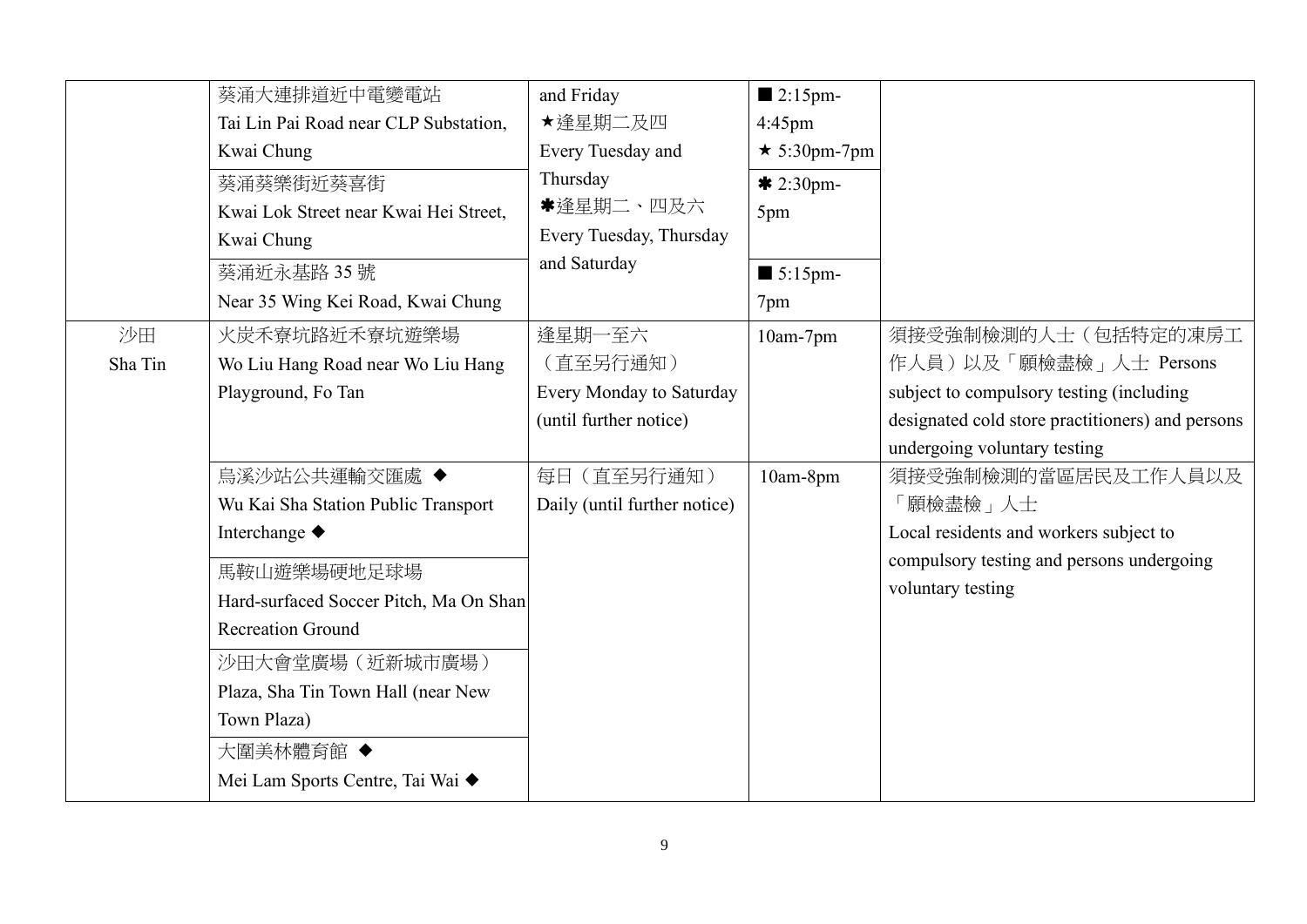|                      | 車公廟體育館 ◆<br>Che Kung Temple Sports Centre ◆<br>沙田圍遊樂場<br>Sha Tin Wai Playground<br>牛皮沙街遊樂場 (近港鐵第一城站)<br>Ngau Pei Sha Street Playground<br>(near City One MTR station) |                                                |                        |                                                                                                                                                 |
|----------------------|-----------------------------------------------------------------------------------------------------------------------------------------------------------------------|------------------------------------------------|------------------------|-------------------------------------------------------------------------------------------------------------------------------------------------|
| 大埔<br>Tai Po         | 鄉事會街2號大埔社區中心籃球場◆<br>Basketball Court, Tai Po Community<br>Centre, 2 Heung Sze Wui Street ◆                                                                            | (直至另行通知)<br>每日<br>Daily (until further notice) | 8am-8pm                | 須接受強制檢測的當區居民及工作人員以及<br>「願檢盡檢」人士<br>Local residents and workers subject to                                                                       |
|                      | 汀太路 13號大埔體育館◆<br>Tai Po Sports Centre, 13 Ting Tai Road                                                                                                               |                                                | 10am-8pm               | compulsory testing and persons undergoing<br>voluntary testing                                                                                  |
| 北區<br>North District | 粉嶺和興體育館 ◆<br>Wo Hing Sports Centre, Fanling $\blacklozenge$                                                                                                           | 每日 (直至另行通知)<br>Daily (until further notice)    | 8am-8pm                | 須接受強制檢測的當區居民及工作人員以及<br>「願檢盡檢」人士                                                                                                                 |
|                      | 粉嶺聯和墟遊樂場<br>Luen Wo Hui Playground, Fanling                                                                                                                           |                                                | 10am-8pm               | Local residents and workers subject to<br>compulsory testing and persons undergoing<br>voluntary testing                                        |
|                      | 上水保榮路體育館 ◆<br>Po Wing Road Sports Centre, Sheung<br>Shui ◆                                                                                                            |                                                |                        |                                                                                                                                                 |
|                      | 上水單車匯合中心<br>Sheung Shui Cycling Entry/Exit Hub                                                                                                                        | 每日 (直至另行通知)<br>Daily (until further notice)    | 7am-12noon;<br>1pm-8pm | 須接受強制檢測的人士(包括上水屠房從業<br>$\exists$ ) Persons subject to compulsory testing<br>(including practitioners working at Sheung)<br>Shui Slaughterhouse) |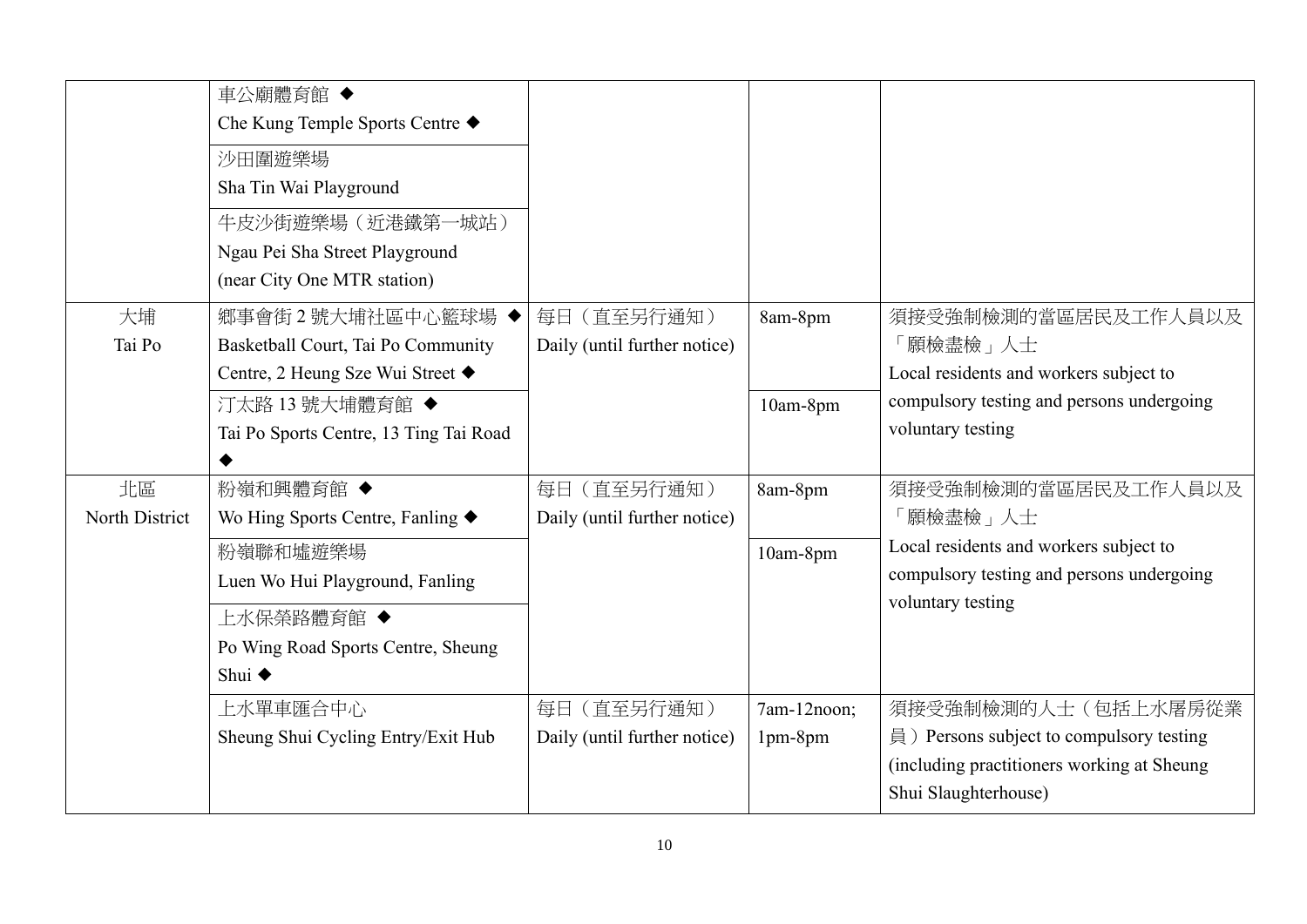|           | 上水近嘉富坊6號                               | 逢星期一、三及五 (直至)                | 8:30am-             | 須接受強制檢測的人士                                      |
|-----------|----------------------------------------|------------------------------|---------------------|-------------------------------------------------|
|           | Near 6 Ka Fu Close, Sheung Shui        | 另行通知)                        | 12:30 <sub>pm</sub> | (包括特定的凍房工作人員)                                   |
|           |                                        | Every Monday, Wednesday      |                     | Persons subject to compulsory testing           |
|           | 粉嶺近樂業路9號                               | and Friday (until further    | 4:45pm-7pm          | (including designated cold store practitioners) |
|           | Near 9 Lok Yip Road, Fanling           | notice)                      |                     |                                                 |
| 元朗        | 元朗安興遊樂場                                | 每日 (直至另行通知)                  | 8am-8pm             | 須接受強制檢測的當區居民及工作人員以及                             |
| Yuen Long | On Hing Playground, Yuen Long          | Daily (until further notice) |                     | 「願檢盡檢」人士                                        |
|           | 天水圍天晴社區會堂 ◆                            |                              |                     | Local residents and workers subject to          |
|           | Tin Ching Community Hall, Tin Shui     |                              |                     | compulsory testing and persons undergoing       |
|           | Wai $\blacklozenge$                    |                              |                     | voluntary testing                               |
|           | 天水圍天瑞體育館 ◆                             |                              |                     |                                                 |
|           | Tin Shui Sports Centre, Tin Shui Wai ◆ |                              |                     |                                                 |
|           |                                        |                              |                     |                                                 |
|           | 天水圍天柏路公園                               |                              | 10am-8pm            |                                                 |
|           | Tin Pak Road Park, Tin Shui Wai        |                              |                     |                                                 |
|           | 元朗擊壤路五人足球場                             |                              |                     |                                                 |
|           | Kik Yeung Road 5-a-side Football       |                              |                     |                                                 |
|           | Pitch, Yuen Long                       |                              |                     |                                                 |
|           | 元朗鳳琴街體育館 ◆                             |                              |                     |                                                 |
|           | Fung Kam Street Sports Centre, Yuen    |                              |                     |                                                 |
|           | Long $\blacklozenge$                   |                              |                     |                                                 |
|           | 元朗近福喜街 67號                             | 逢星期一、三及五 (直至 2:30pm-4pm      |                     | 須接受強制檢測的人士                                      |
|           | Near 67 Fuk Hi Street, Yuen Long       | 另行通知)                        |                     | (包括特定的凍房工作人員)                                   |
|           |                                        | Every Monday, Wednesday      |                     | Persons subject to compulsory testing           |
|           |                                        | and Friday (until            |                     | (including designated cold store practitioners) |
|           |                                        | further notice)              |                     |                                                 |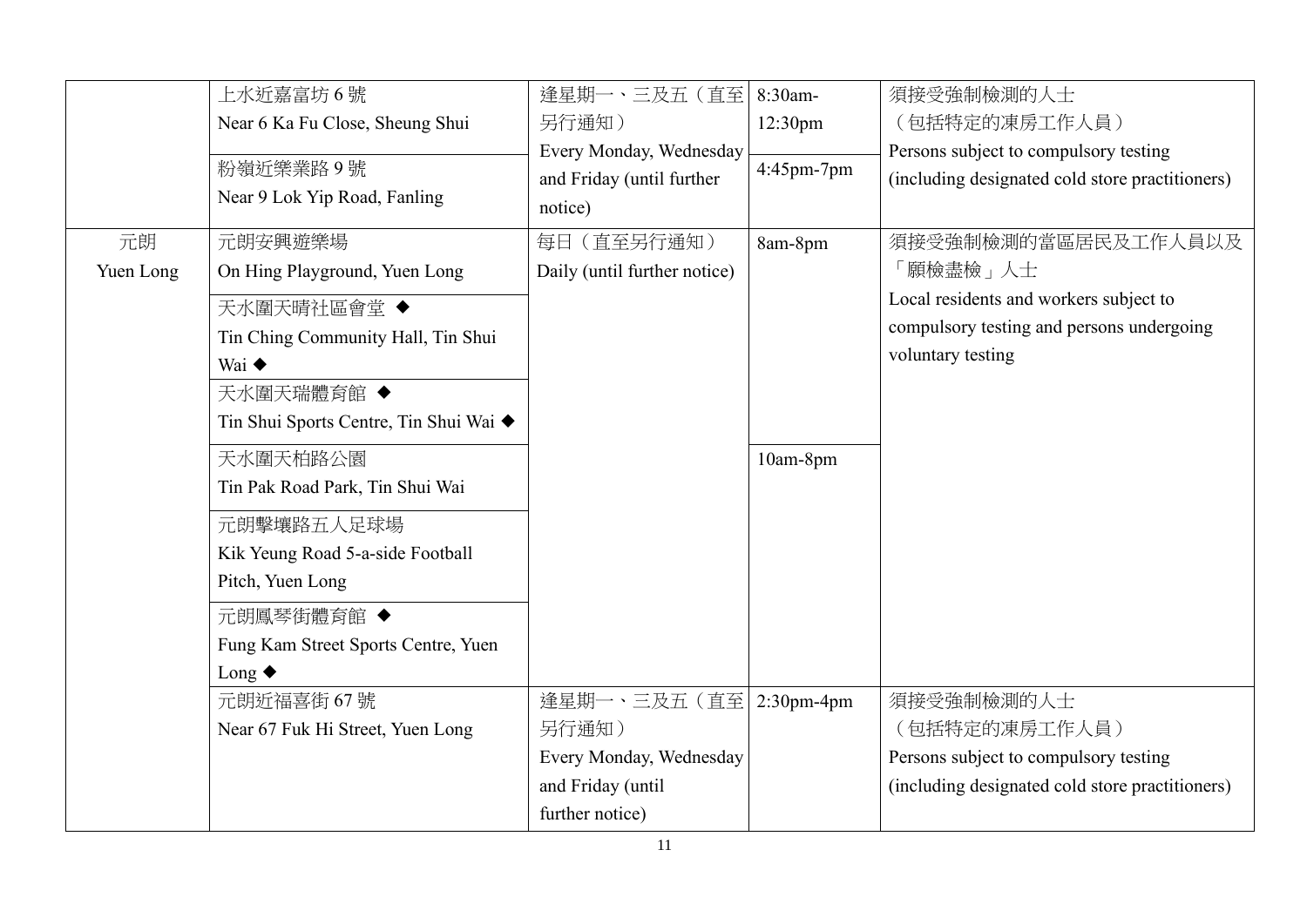| 屯門       | 安定/友愛社區中心地下有蓋操場 ◆                      | 每日 (直至另行通知)                  | 8am-8pm          | 須接受強制檢測的當區居民及工作人員以及                               |
|----------|----------------------------------------|------------------------------|------------------|---------------------------------------------------|
| Tuen Mun | Covered Playground, G/F,               | Daily (until further notice) |                  | 「願檢盡檢」人士                                          |
|          | On Ting/Yau Oi Community Centre ◆      |                              |                  | Local residents and workers subject to            |
|          | 青田遊樂場                                  |                              |                  | compulsory testing and persons undergoing         |
|          | Tsing Tin Playground                   |                              |                  | voluntary testing                                 |
|          |                                        |                              |                  |                                                   |
|          | 新和里遊樂場(近屯門公路紅橋巴士                       |                              | 10am-8pm         |                                                   |
|          | 站)                                     |                              |                  |                                                   |
|          | San Wo Lane Playground (near Hung      |                              |                  |                                                   |
|          | Kiu bus stop on Tuen Mun Road)         |                              |                  |                                                   |
|          | 大興社區會堂◆                                |                              |                  |                                                   |
|          | Tai Hing Community Hall ◆              |                              |                  |                                                   |
|          | 蝴蝶灣社區中心 ◆                              |                              |                  |                                                   |
|          | Butterfly Bay Community Centre ◆       |                              |                  |                                                   |
| 離島       | 東涌北公園七人硬地足球場                           | 每日 (直至另行通知)                  | 10am-8pm         | 須接受強制檢測的當區居民及工作人員以及                               |
| Islands  | 7-a-side Hard-surfaced Soccer Pitch,   | Daily (until further notice) |                  | 願檢盡檢」人士                                           |
|          | Tung Chung North Park                  |                              |                  | Local residents and workers subject to            |
|          | 東涌道足球場 (近逸東邨及滿東邨)                      |                              |                  | compulsory testing and persons undergoing         |
|          | Tung Chung Road Soccer Pitch (near     |                              |                  | voluntary testing                                 |
|          | Yat Tung Estate and Mun Tung Estate)   |                              |                  |                                                   |
|          | 香港國際機場一號客運大樓                           | 每日 (直至另行通知)                  | ■7:30am-         | 須接受強制檢測的機場員工                                      |
|          | 第六層過渡區 (南) (機場社區                       | Daily (until further notice) | $2:30$ pm;       | (優先向已預約人士提供服務)                                    |
|          | 檢測中心臨時延伸部分)◆                           | ■逢星期一及五 Every                | $3:30$ pm-8:30pm | Airport staff subject to compulsory               |
|          | South Transition Deck, L6, Terminal 1, | Monday and Friday            |                  | testing (priority accorded to provide service for |
|          | Hong Kong International Airport        |                              | $*$ 8am-         | persons with advance bookings)                    |